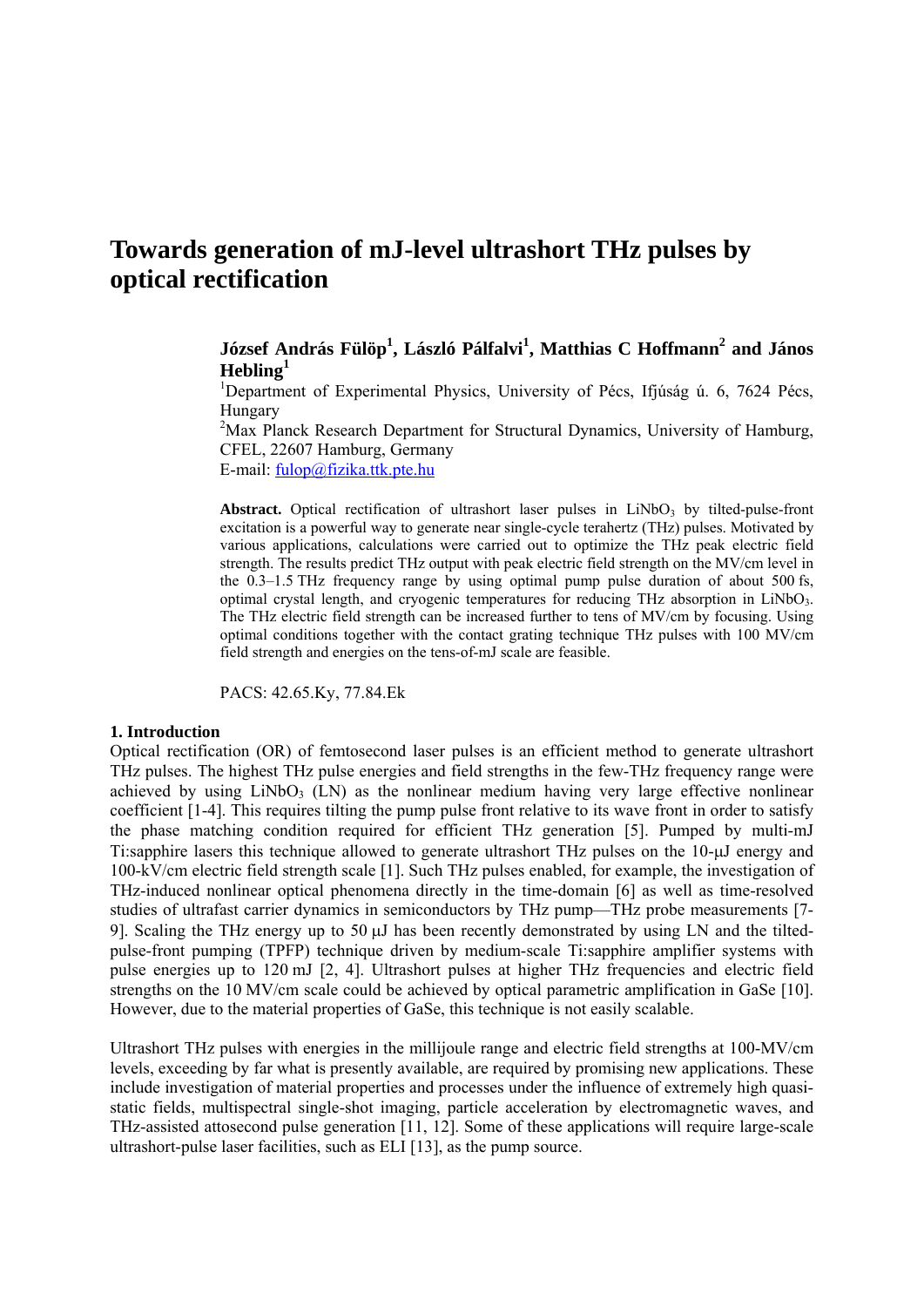A conventional TPFP setup consists of a femtosecond pump laser, an optical grating, an imaging lens or telescope, and the nonlinear material [1-3]. The disadvantage of this setup is the beam distortion caused by imaging errors limiting the useful pump spot size [14, 15] and, consequently, the THz energy. A more simple scheme was proposed by omitting the imaging optics and bringing the grating directly in contact with the crystal [14]. The advantage of such a contact-grating setup is that by eliminating imaging errors larger pumped areas can be efficiently used resulting in higher THz energies and better beam quality.

In this work we show that OR of femtosecond pulses by using the TPFP technique with a contact grating is a promising candidate to reach the high THz field strengths and pulse energies required by the applications mentioned above. The effect of varying the pump pulse duration and the crystal temperature (to minimize its THz absorption) will be investigated in detail by numerical calculations and optimal conditions will be given.

# **2. Theoretical model.**

The applied theoretical model, described in detail in ref. [15], takes into account (i) the variation of the pump pulse duration (and therefore of the pump intensity) with the propagation distance due to material and angular dispersions [16, 17], (ii) the non-collinear propagation of pump and THz beams and (iii) the absorption in the THz range due to the complex dielectric function (determined by phonon resonances). All kinds of nonlinear effects but OR were neglected [18]. The wave equation with the nonlinear polarization was solved in the spectral domain (by using the slowly varying envelope approximation) [15, 18]. The temporal shape of the THz field was obtained by Fourier transformation.

In the calculations Gaussian pump pulses with a peak intensity of  $40 \text{ GW/cm}^2$  were used, which is about half of the intensity where the onset of free-carrier absorption was experimentally observed in LN [19]. This is a practical choice, giving close-to-maximum THz yield, since free-carrier absorption limits the useful pump intensity [15]. For the pump wavelength 1064 nm was chosen (the exact choice does not significantly influence the results). The Fourier-limited pump pulse duration was varied between 50 fs and 1 ps. The pump pulse duration changes as it propagates through the LN crystal due to the angular dispersion of its spectral components, related to the pulse front tilt [16]. This effect is more pronounced in case of shorter pulse durations. In order to ensure the shortest possible pump pulse duration within the crystal, and hence the highest pump intensity, the pump pulses were assumed to be pre-chirped such that the Fourier-limited values are reached at the center of the crystal [15]. The constant peak intensity and pump beam diameter implied a corresponding increase of the pump pulse energy with increasing pulse duration. At each value of the pump pulse duration the electric field strength of the output THz radiation was maximized by choosing optimal crystal length and phase matching THz frequency. The phase matching frequency was iteratively fitted to the central frequency of the generated THz spectrum, which was depending on pump pulse duration. For the shortest pump pulse durations the crystal length was set to give maximal THz peak electric field strength at the crystal output. For longer pump pulses, where this choice would have resulted in crystal lengths exceeding 10 mm, the crystal length was set to 10 mm. Due to the large pulse-front-tilt angle (63<sup>o</sup>), and the associated walk-off effect, longer crystals are impractical even with cm-scale pump beam diameters. The crystal lengths used in the calculations are listed in table 1.

|  |                                 |  |  |  |  | <b>Table 1.</b> The crystal lengths given in mm used in the calculations for various temperatures (T) and |  |
|--|---------------------------------|--|--|--|--|-----------------------------------------------------------------------------------------------------------|--|
|  | pump pulse durations $(\tau)$ . |  |  |  |  |                                                                                                           |  |

|     |     |     |                      |    |    | 50 100 200 300 400 5001000 |
|-----|-----|-----|----------------------|----|----|----------------------------|
|     |     |     |                      |    |    |                            |
| 300 |     |     | 0.95 2.2 6.5 7.0 8.5 |    |    | 10                         |
| 100 | 1.5 |     | 4.4 9.0 10           |    | 10 | 10                         |
| 10  | 15  | 5.0 | 10                   | 10 | 10 | 10                         |

In order to avoid photorefraction [20] and reduce THz absorption [21] stoichiometric LN (sLN) doped with 0.7 mol% Mg was assumed as the nonlinear medium. LN has significant absorption in the THz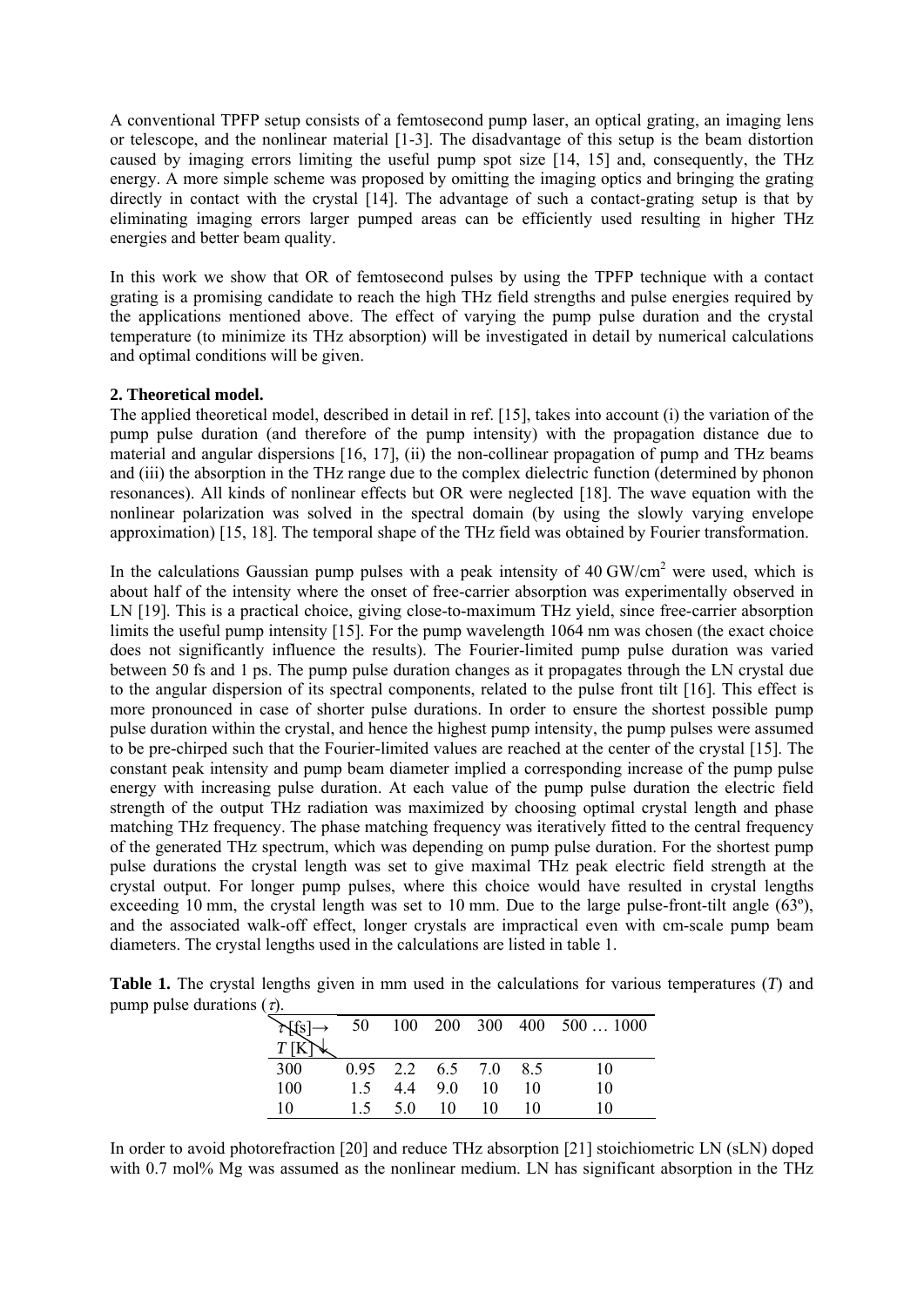range at room temperature (figure 1). Since decreasing the temperature decreases absorption in the THz range [21], low temperature cases (100 K and 10 K) were also investigated in the calculations. Since the refractive index of sLN in the THz range is large ( $n \approx 5.0$  at 1 THz), the Fresnel-loss at the output surface of the crystal is significant (about 45%). It was also taken into account in the calculations.



**Figure 1.** Frequency dependence of the absorption coefficient of LN in the THz range for different temperatures.

# **3. Results and discussion**

#### *3.1. Optimization for the electric field strength*

The calculated THz spectra belonging to different pump pulse durations at 100 K are shown in figure 2(a). As it is obvious from figure 2(a), the peak spectral intensity increases and the position of the spectral intensity peak shifts towards lower frequencies with increasing pump pulse duration. This behavior can be observed for all temperatures, as shown for the central frequencies in figure 2(b). The central THz frequency varies between 1.5 and 0.27 THz for the investigated pump pulse duration range.



**Figure 2.** (a) THz spectra belonging to different pump pulse durations at 100 K temperature. (b) Frequency of the spectral peak of the THz pulses as function of the Fourier-limited pump pulse duration at different temperatures.

In order to calculate the peak electric field strength of the THz pulses their temporal shapes were calculated from the spectra by Fourier transformation. Examples are shown in figure 3(a). The calculated peak electric field strength of the THz pulses in air immediately after the output surface of the crystal is shown in figure 3(b) for different temperatures as a function of the Fourier-limited pump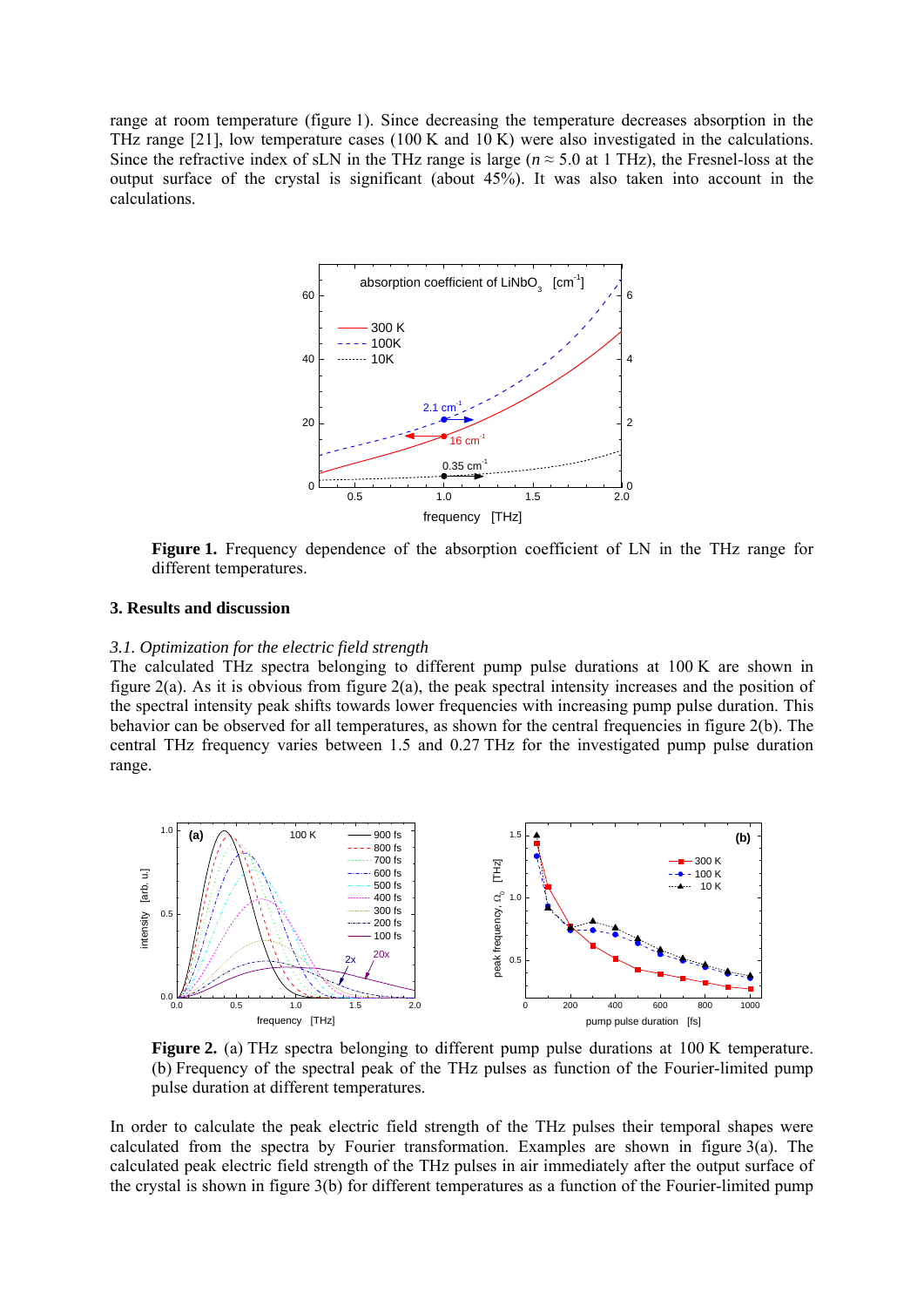pulse duration  $(\tau)$ . The encircled cross indicates the experimental conditions belonging to the values of 100 fs and 300 K. Similar parameters were used in many experiments pumped by amplified Ti:sapphire laser systems [1, 2, 22, 23]. For such experimental conditions our calculations give  $240 \text{ kV/cm}$  for the peak of the electric field strength (figure 3(b)). This exceeds by about a factor of two the value of 110 kV/cm obtained experimentally from the measured peak THz intensity and spot size [23]. Possible reasons for the difference are the shorter than 100 fs Fourier-limited pump pulse duration in experiments and imaging errors in the pulse-front-tilting setup [15]. The calculated value for the peak of the THz spectrum is 1.1 THz (figure 2(b)), which is similar to the values observed in experiments. This approximate agreement indicates that the present calculation method gives realistic predictions for the order of magnitude of the THz output in real experiments.



**Figure 3.** (a) Time dependence of the electric field strength of the generated THz pulses belonging to the optimal pump pulse durations for temperatures of 300 K and 10 K, as well as to 100 fs at 300 K. (b) Peak electric field strength of the THz pulses as function of the Fourierlimited pump pulse duration at different temperatures.

Increasing the pump pulse duration from the commonly used 100 fs results in significant changes in the THz peak electric field as well as in the frequency of the spectral peak. As shown in figure 3(b), by choosing the optimal pump pulse duration of 600 fs for room temperature the THz peak electric field strength can be increased by a factor of more than four, resulting in the extremely high value of 1.0 MV/cm at the output of the crystal. The position of the corresponding spectral peak is reduced to 0.4 THz (figure 2(b)). The reason of the increase in field strength is twofold: (i) The longer pump pulse causes a shift of the THz spectrum to lower frequencies, which results in reduced absorption within the crystal ( $\alpha$  = 5.9 cm<sup>-1</sup> at 0.4 THz instead of  $\alpha$  = 18 cm<sup>-1</sup> at 1.1 THz, see figure 1). (ii) The longer pump pulse also allows a longer THz generation length [15] (table 1).

Even higher electric field strength can be reached at lower temperatures. At temperatures of 100 and 10 K the maxima are located at 500 fs (figure 3(b)) with field strength values of 2.3 MV/cm and 2.8 MV/cm, respectively, corresponding to an enhancement of about one order of magnitude as compared to 300 K and 100 fs. The reason for this increase is clearly the reduced THz absorption at cryogenic temperatures (figure 1). In cases of optimal pump pulse duration (giving the highest peak electric fields) the central THz frequency has a value of 0.40 THz at 300 K, 0.64 THz at 100 K and 0.67 THz at 10 K temperatures as it is shown in figure 2(b).

Figure 3(a) shows the time-dependent electric field for the optimal pump pulse durations at 300 K and 10 K temperatures. For comparison, the THz pulse shape is also shown for 100 fs and 300 K closest to recent experimental parameters, as mentioned above. The amplitudes in figure 3(a) are scaled by different factors in order to obtain easier comparison of the pulse shapes with that belonging to the optimal case (500 fs and 10 K). It can be seen that a 12-fold increase in the peak electric field strength can be reached by cooling down the crystal to  $10 \text{ K}$  temperature and using optimal (500 fs) pump pulses.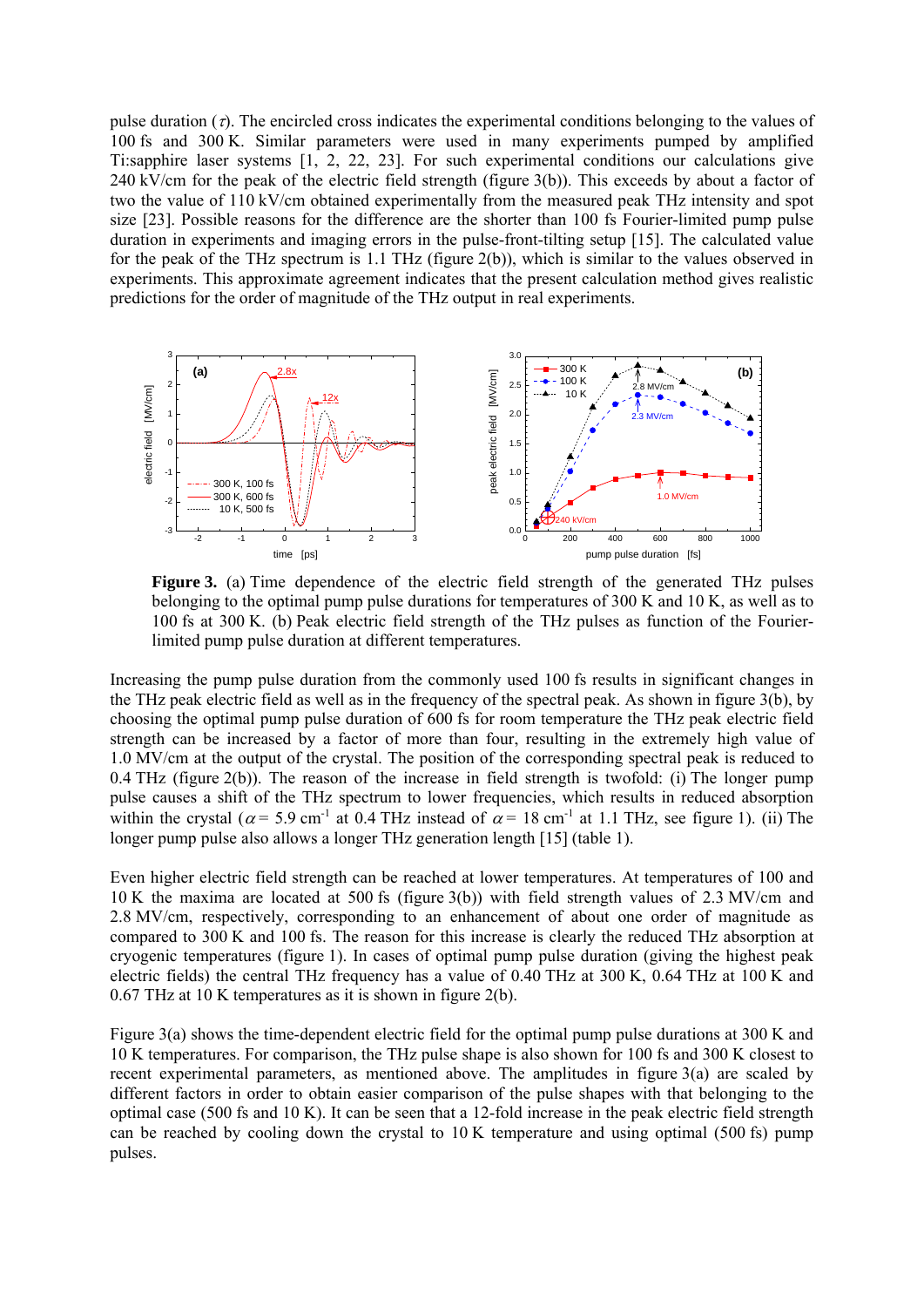#### *3.2. Contact-grating for extremely high energies and field strengths*

The calculated optical-to-THz conversion efficiencies are shown in figure 4(a) versus the pump pulse duration. The behavior is very similar to the electric field results shown in figure 3(b), but the maxima are slightly shifted towards shorter pulse durations. For example, the maxima are located at 400 fs for 10 and 100 K temperatures (instead of 500 fs, as in figure 3(b)). As expected, the difference between the efficiency curves belonging to different temperatures are even more pronounced than between the electric field curves of figure 3(b). We note that the influence of the THz field on the pump pulse, which can cause an increase of the THz generation efficiency [24, 25], can be significant in case of the very large efficiency values at optimal pump pulse durations at cryogenic temperatures. A more accurate numerical study requires to take these effects into account. The extremely high pump-to-THz energy efficiency values predicted by the calculations correspond to pump-to-THz photon conversion efficiency values exceeding 100%. We note that internal photon conversion efficiencies well above 100% are caused by cascade effects [26] and were indicated by recent experiments [1, 2].



**Figure 4.** (a) Optical-to-THz conversion efficiency versus the Fourier-limited pump pulse duration at different temperatures. (b) THz pulse energy assuming a pump spot diameter of 5 cm versus the Fourier-limited pump pulse duration at different temperatures.

In order to fully exploit the scalability of the TPFP technique to extremely high THz pulse energies and field strengths it will be necessary to use a contact-grating setup [14] with a very large interaction area pumped by high-energy laser sources. We note that our preliminary experiments (with a prototype contact grating fabricated on ZnTe by laser ablation and pumped at 1.7 μm wavelength) indicate the working of the contact-grating scheme. Further work is in needed to optimize the grating characteristics. Tailoring the diffraction efficiency can be achieved by using binary gratings [27, 28].

Our calculations indicate that it is feasible to scale the THz pulse energy to the tens-of-mJ level by using the contact-grating scheme with LN. Figure 4(b) shows the calculated THz pulse energies obtained by using the efficiencies given in figure  $4(a)$  and a pump beam diameter of 5 cm, which is a feasible beam size for use with the contact grating. As shown in figure 3(b), THz field strengths up to 2.8 MV/cm can be obtained by pumping a 10-mm thick LN crystal in a contact-grating setup with pulses of 500 fs duration, 40 GW/cm<sup>2</sup> peak intensity, and 5 cm beam diameter (about 200 mJ pump pulse energy) at 10 K temperature. According to figure 4(b), the corresponding output THz energy is 23 mJ. As compared to present experimental status this corresponds to an increase of two or three orders of magnitude in THz pulse energy, which will open up the field for various new applications.

A way to further increase the electric field strength of the THz output is the use of optimized focusing optics behind the crystal. For example, using an optical system consisting of two parabolic mirrors with focal lengths of 50 cm and 8 cm, and typical, commercially available aperture sizes, the electric field strength can be scaled to the 10 MV/cm level without any significant frequency cut-off. The contact-grating setup will allow to use large pump beam cross sections. Assuming an output THz beam diameter of 5 cm, and using a single parabolic mirror with focal length of 5 cm for focusing, a spot size of 0.38 mm can be reached in the focal plane at the central frequency. Even though in this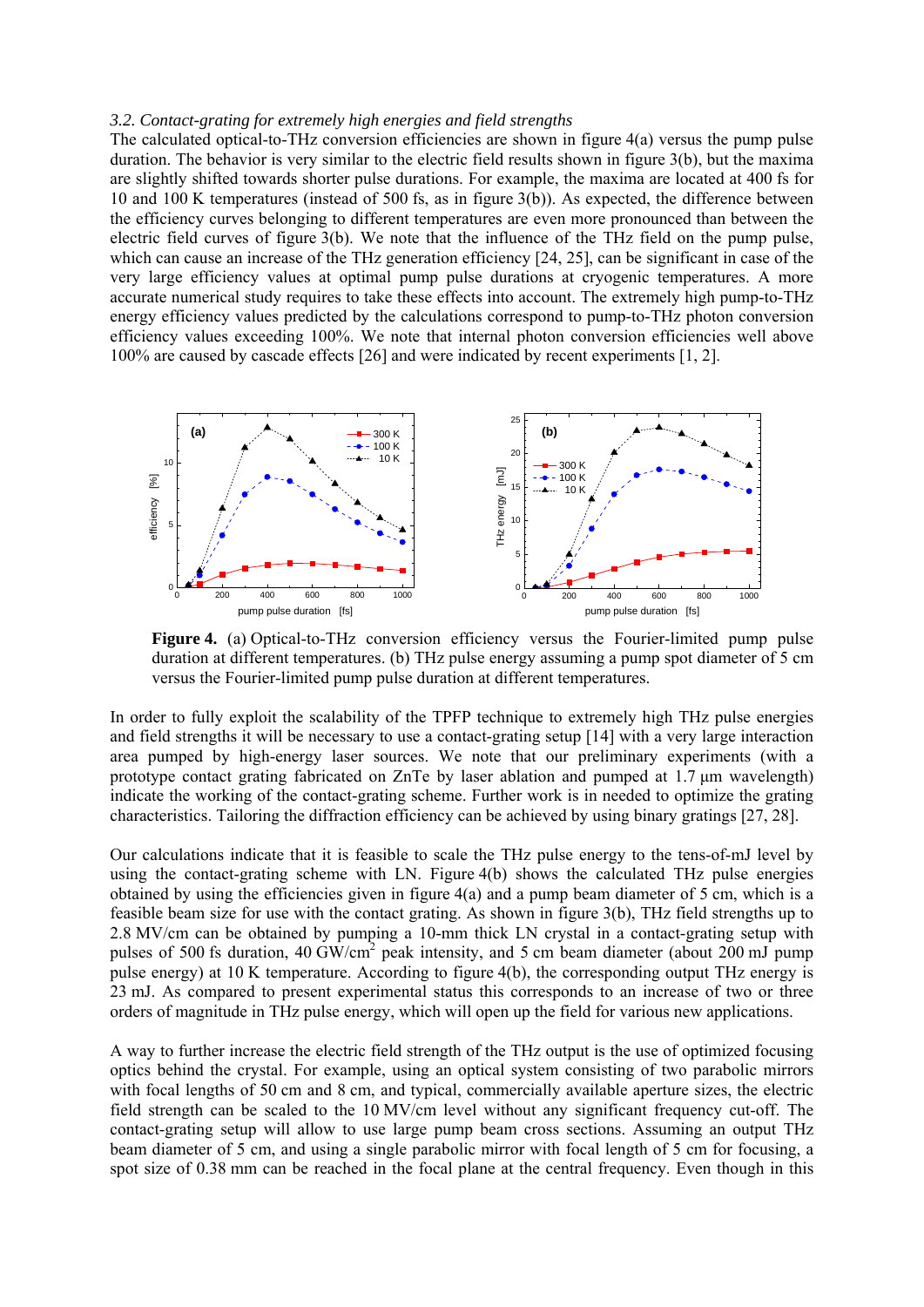setup the shape of the THz signal will be distorted because of diffraction [29], a peak electric field strength of about 100 MV/cm can be reached.

## **4. Conclusions**

Numerical calculations were performed in order to maximize the electric field strength of THz pulses generated by tilted-pulse-front excitation in LN, motivated by various applications. It was shown that the pump pulse duration is a key experimental parameter in the THz generating process. According to the calculations the THz peak electric field strength can be increased by more than a factor of four to the MV/cm level directly at the crystal output by using 600 fs pump pulses instead of the commonly used 100 fs. The importance of the absorption of LN in the THz range was also discussed. The calculations predict about one order of magnitude increase in the THz peak electric field strength when the crystal is cooled to 10 K and 500 fs pump pulses are used, as compared to 100 fs pumping at room temperature. The electric field strength can easily be increased to the 10 MV/cm level by focusing. Using such optimized conditions in combination with the contact-grating technique will allow to generate THz pulses with peak electric field strength on the 100 MV/cm level and tens of mJ energy driven by efficient sub-joule class diode-pumped solid-state lasers. The predicted development of highly optimized sources for ultra-intense THz pulses will open up new applications in THzassisted attosecond pulse generation, as well as in particle acceleration and manipulation by electromagnetic waves.

### **Acknowledgements**

The authors acknowledge the fabrication of the grating structure on ZnTe to Cs. Vass and B. Hopp from Department of Optics and Quantum Electronics, University of Szeged. Financial support from Hungarian Scientific Research Fund (OTKA), grant numbers 76101 and 78262, and from "Science, Please! Research Team on Innovation" (SROP-4.2.2/08/1/2008-0011) is acknowledged.

#### **References**

- [1] Yeh K-L, Hoffmann M C, Hebling J and Nelson K A 2007 *Appl. Phys. Lett.* **90** 171121
- [2] Stepanov A G, Bonacina L, Chekalin S V and Wolf J P 2008 *Opt. Lett.* **33** 2497
- [3] Hebling J, Yeh K-L, Hoffmann M C, Bartal B and Nelson K A 2008 *J. Opt. Soc. Am. B* 25 B6
- [4] Stepanov A G, Henin S, Petit Y, Bonacina L, Kasparian J and Wolf J P 2010 *Appl. Phys. B* **101** 11
- [5] Hebling J, Almási G, Kozma I Z and Kuhl J 2002 *Opt. Express* **10** 1161
- [6] Hebling J, Yeh K-L, Hoffmann M C and Nelson K A 2008 *IEEE J. Sel. Top. Quantum Electron.*  **14** 345
- [7] Hebling J, Hoffmann M C, Hwang H Y, Yeh K-L and Nelson K A 2010 *Phys. Rev. B* **81** 035201
- [8] Hirori H, Nagai M and Tanaka K 2010 *Phys. Rev. B* **81** 081305
- [9] Razzari L, Su F H, Sharma G, Blanchard F, Ayesheshim A, Bandulet H-C, Morandotti R, Kieffer J-C, Ozaki T, Reid M and Hegmann F A 2009 *Phys. Rev. B* **79** 193204
- [10] Junginger F, Sell A, Schubert O, Mayer B, Brida D, Marangoni M, Cerullo G, Leitenstorfer A and Huber R 2010 *Optics Lett.* **35** 2645
- [11] Hong W, Lu P, Lan P, Zhang Q and Wang X 2009 *Opt. Express* **17** 5139
- [12] Balogh E, Fülöp J A, Hebling J, Dombi P, Farkas G and Varjú K 2010 *31st European Conf. on Laser Interaction with Matter* (XXXI ECLIM) (Budapest, Hungary)
- [13] The Extreme Light Infrastructure, European Project, http://www.extreme-light-infrastructure.eu
- [14] Pálfalvi L, Fülöp J A, Almási G and Hebling J 2008 *Appl. Phys. Lett.* **92** 171107
- [15] Fülöp J A, Pálfalvi L, Almási G and Hebling J 2010 *Opt. Express* **18** 12311
- [16] Hebling J 1996 *Opt. Quantum Electron.* **28** 1759
- [17] Martinez O E 1986 *Opt. Commun.* **59** 229
- [18] Vodopyanov K L 2006 *Opt. Express* **14** 2263
- [19] Hoffmann M C, Yeh K-L, Hebling J and Nelson K A 2007 *Opt. Express* **15** 11706
- [20] Pálfalvi L, Hebling J, Kuhl J, Péter Á and Polgár K 2005 *J. Appl. Phys.* **95** 902
- [21] Pálfalvi L, Hebling J, Kuhl J, Péter Á and Polgár K 2004 *J. Appl. Phys.* **97** 123505
- [22] Yeh K-L, Hebling J, Hoffmann M C and Nelson K A 2008 *Opt. Commun.* **281** 3567
- [23] Hoffmann M C, Hebling J, Hwang H Y, Yeh K-L and Nelson K A 2009 *Phys. Rev. B* **79** 161201